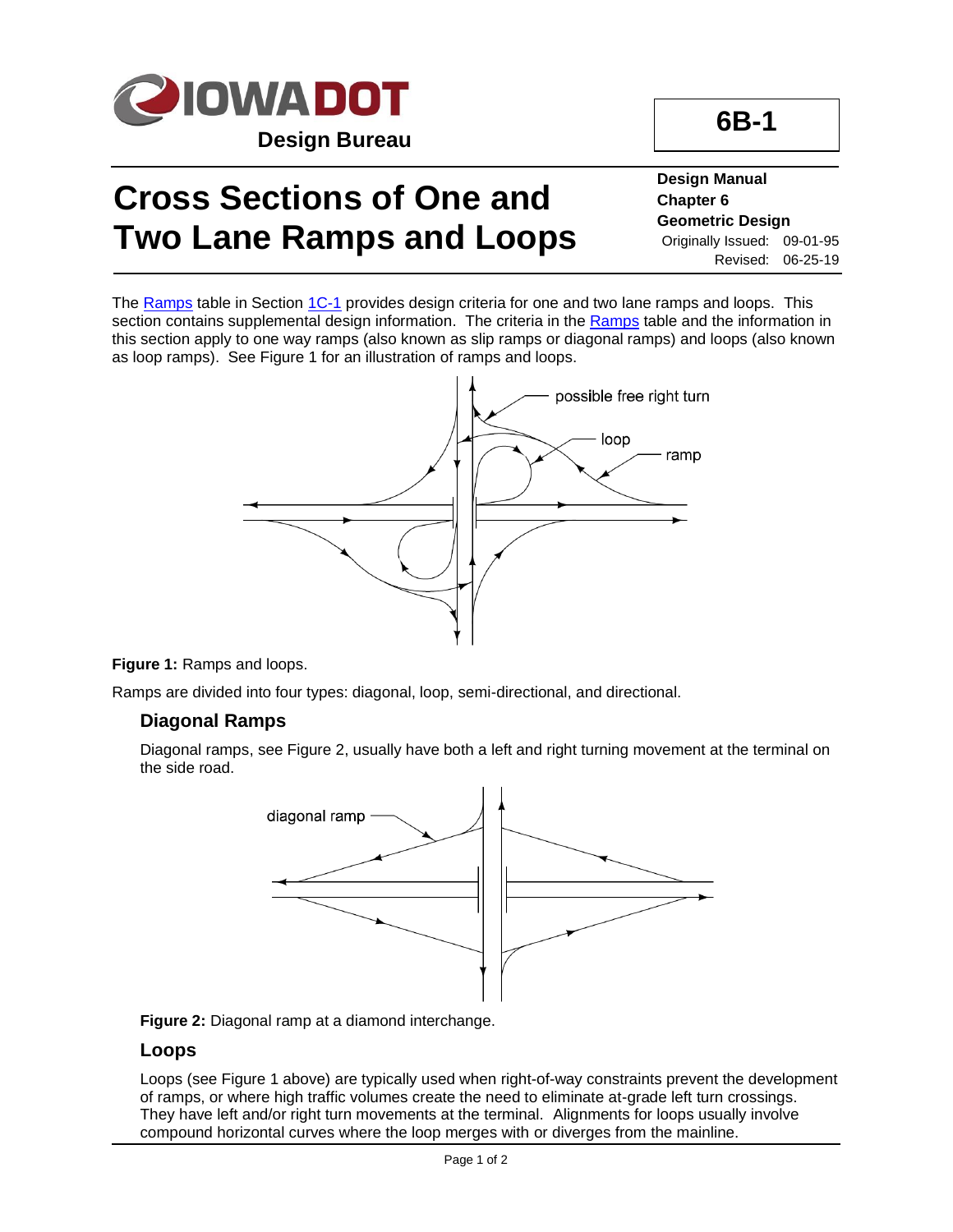#### **Semi-directional Ramps**

With a semi-directional ramp, drivers exit one direction (typically to the right) first before being redirected the other direction (typically to the left). See Figure 3 below for an illustration of a semidirectional ramp.

#### **Directional Ramps**

With a directional ramp, drivers exit one direction (typically to the right) and continue without redirection. See Figure 3 below for an illustration of a directional ramp.



**Figure 3:** Semi-directional and directional ramps.

### **Interchanges on the Interstate System**

As shown in the [Ramps](01C-01/Ramps.xlsm) table, ramps on the interstate system are normally designed with a 16 foot pavement width. If any portion of the ramp is designed with a radius between 150 and 249 feet, a pavement width of 18 feet is used for that portion. An example would be where a free right turn movement is designed at a ramp terminal. In this case, the transition in pavement width should occur immediately prior to the ramp terminal. Typical [7131](../tnt/PDFsandWebFiles/IndividualPDFs/7131.pdf) details the transition area and should be included in the plans if additional pavement width on a ramp is warranted. Additional pavement width is not needed where it is not required by the roadway geometry.

Loops should be designed for one constant cross section width. If the radius of the major portion of the loop curvature (not the tapers) is less than 250 feet, the pavement width should be 18 feet for the entire loop. Otherwise, the pavement width for the entire loop should be 16 feet.

Refer to the [Ramps](01C-01/Ramps.xlsm) table for information regarding shoulders. Refer to Section [3C-3](03c-03.pdf) for information on shoulder treatment within the superelevated area of the ramp or loop.

### **Interchanges not on the Interstate System**

For interchanges that are not part of the interstate system, the shoulders are typically granular on both sides of a ramp and paved on both sides of a loop. The exception to this occurs when the ramp is superelevated in excess of 7%, in which case the entire high side shoulder is paved as shown on [PV-303.](../SRP/IndividualStandards/pv303.pdf) Refer to Section [3C-3](03c-03.pdf) for more information on shoulder treatment within the superelevated area of the ramp or loop.

## **Weigh Stations and Rest Areas**

Ramps at weigh stations on the interstate system have the same cross section requirements as interchange ramps on the interstate system. Those on the non-interstate system have the same cross section requirements as interchange ramps on the non-interstate system. The shoulder surface of a ramp should match the adjacent mainline's shoulder surface, subject to the requirements associated with [PV-303.](../SRP/IndividualStandards/pv303.pdf)